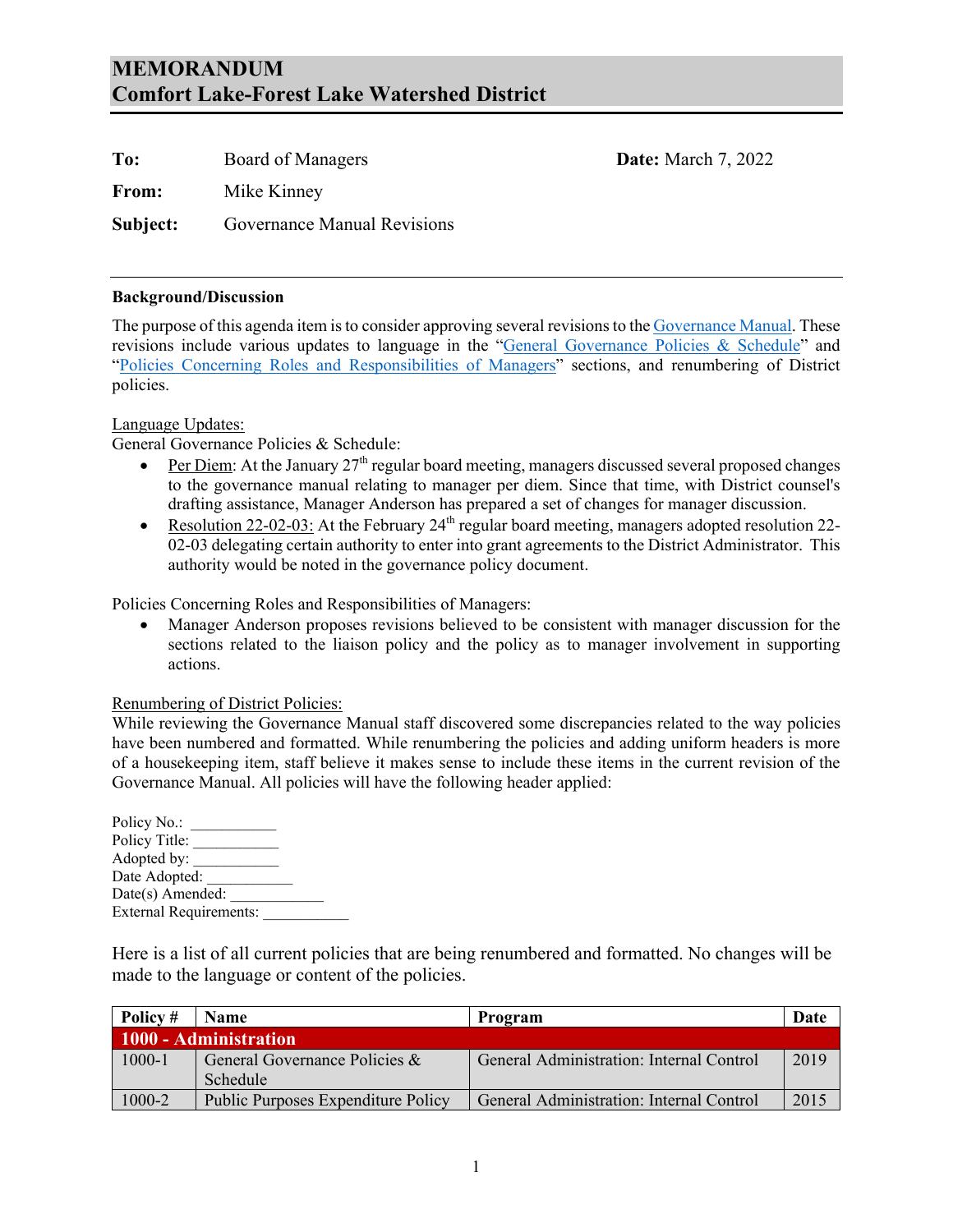# **MEMORANDUM**

| <b>Comfort Lake-Forest Lake Watershed District</b> |                                                                                                |                                           |      |  |
|----------------------------------------------------|------------------------------------------------------------------------------------------------|-------------------------------------------|------|--|
| 1000-3                                             | Investment and Depository Policy &<br>Procedures and Internal Controls<br>Manual               | General Administration: Internal Control  | 2015 |  |
| 1000-4                                             | <b>Fund Balance Policy</b>                                                                     | General Administration: Internal Control  | 2015 |  |
| 1000-5                                             | Credit Card Policy                                                                             | General Administration: Internal Control  | 2015 |  |
| 1000-6                                             | Data Practices Policy and Procedures                                                           | General Administration: Internal Control  | 2015 |  |
| 1000-7                                             | Policy for Management of Permit<br>Fees, Financial Assurances and<br><b>Abandoned Property</b> | General Administration: Internal Control  | 2015 |  |
| 1000-8                                             | Policies Concerning Roles and<br><b>Responsibilities of Managers</b>                           | General Administration: Internal Control  | 2019 |  |
| 1000-9                                             | <b>Electronic Signature Policy</b>                                                             | General Administration: Internal Control  | 2022 |  |
| 3000 - Programs                                    |                                                                                                |                                           |      |  |
| $3000 - 1$                                         | Policy and Procedures for<br><b>Enforcement of District Permitting</b><br>Rules                | Program Administration: Permitting (3002) | 2008 |  |

Staff also discovered two policies from 2008 that have since been superseded by newer policies. It is the recommendation of legal counsel that these policies be formally withdrawn so that it is clear which policies are active. The policies to be withdrawn are:

Program Administration: Permitting (3002) | 2008

Program Administration: Permitting (3002) | 2020

Program Administration: General (3000) 2020

- Policy #1: Data Practices Policy  $\rightarrow$  Incorporated into the Governance Manual in 2015 as Policy #1000-6 Data Practices Policy and Procedures
- Policy #2: Conflict of Interest Policy  $\rightarrow$  Incorporated into the Governance Manual in 2015 under Bylaws Article 1-Section 3: Conflict of Interest and included in Policy #1000-3 Investment and Depository Policy & Procedures and Internal Controls Manual.

## **Recommended Action**

Manager moves to approve the revised governance manual as presented and formally withdraw the following Internal Financial Control policies from 2008.

• Policy #1: Data Practices Policy

3000-2 Policy and Procedures for Site

3000-4 Vehicle, Equipment, and Safety

Permittees

Policy

**5000 - Projects**

3000-3 Policy and Procedures for Invoicing

Inspections as part of District Permit

• Policy #2: Conflict of Interest Policy

Seconded by Manager  $\qquad \qquad$ .

**Attached:** Applicable redlined sections of the Governance Manual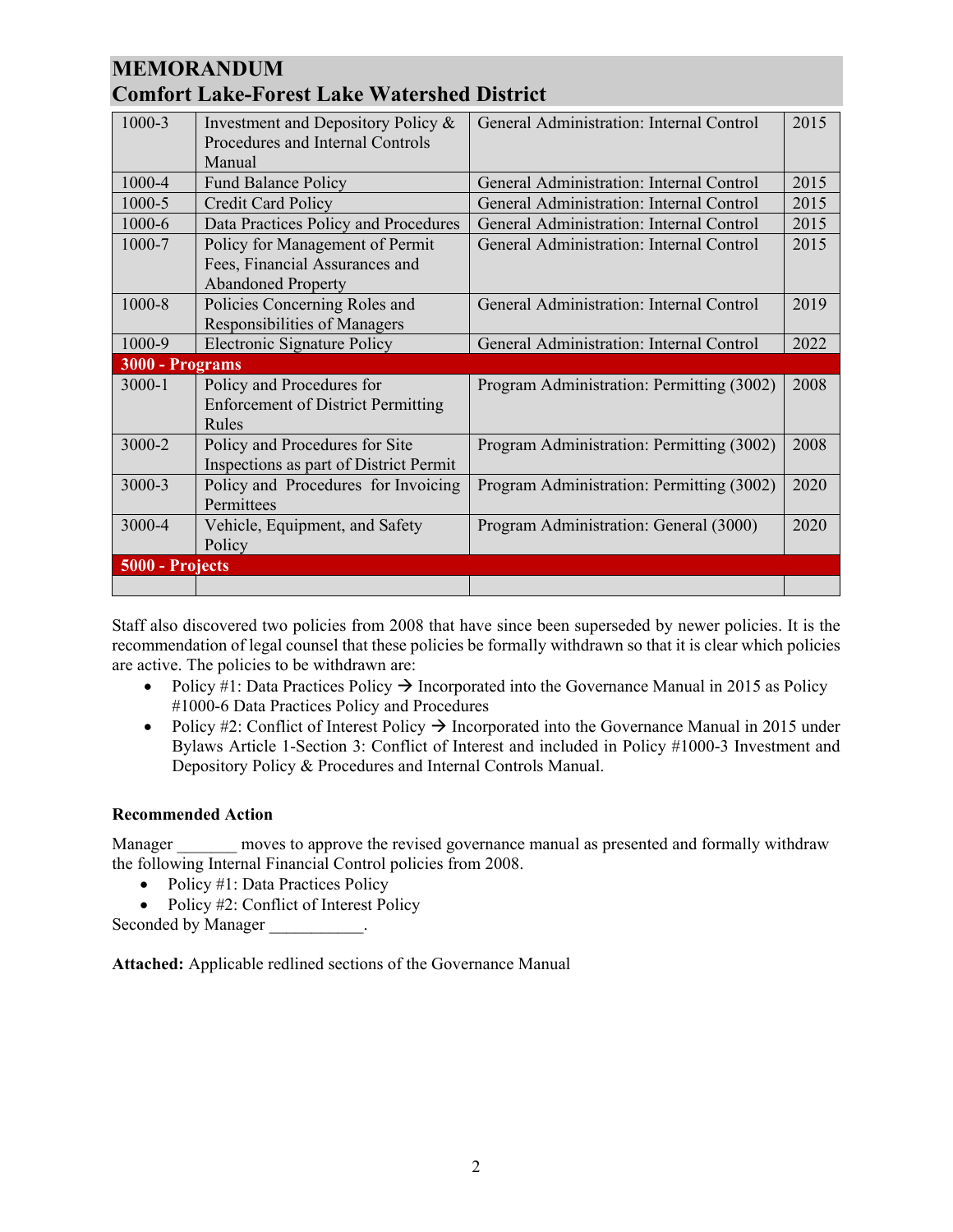Policy No.: 1000‐1 Policy Title: General Governance Policies & Schedule Adopted by: Board of Managers Date Adopted: August 27, 2015 Date(s) Amended: April 8, 2019 & March 10, 2022 **External Requirements:** 

# **Comfort Lake – Forest Lake Watershed District General Governance Policies & Schedule** Adopted August 27, 2015

Amended April 8, 2019

The following general governance policies help ensure sound administration of CLFLWD business and continued focus of CLFLWD resources on protection and improvement of the water resources in the Comfort Lake – Forest Lake watershed.

**II. Contracting** a. By Resolution 15‐04‐01, the Board of Managers has delegated to the administrator the authority to enter contracts for CLFLWD programs and projects up to \$20,000, provided that the authority may not be exercised in serial fashion to exceed the delegated authority as to a particular contract. The authority may be adjusted by board resolution.

b. By Resolution 22‐02‐03, the Board of Managers has delegated to the administrator the authority to apply for grants, and execute and perform grant agreements, providing funding to the CLFLWD of up to \$40,000, where the CLFLWD does not thereby obligate itself to a local share in excess of \$20,000.

**III. Per diems** a. Managers may receive a per diem for participation in a meeting of the Board of Managers and for other necessary duties in accordance with relevant provisions of state law and the CLFLWD bylaws.

b. The term "necessary duties," as used in paragraph III.a, is defined as follows:

(i) A noticed business or workshop meeting of the Board (regular, special or emergency meeting), or of a formally established committee of the Board;

(ii) A meeting of the official body of an entity for which the manager is an appointed liaison, or of Metro MAWD; (iii) A meeting or other event that is not primarily social, that the manager has been authorized to attend by the Board, the president (as to managers other than the president), or the administrator;

(iv) Time spent performing work in support of Board activity and as authorized by the Board, including in a work group capacity, where such time has aggregated to at least four hours; and

(v) Substantial time spent in preparation for a Board meeting, to a maximum of one such event per meeting, and two such events per month.

c. Managers should prepare claim forms for per diem and expenses in duplicate. The original should be submitted to the treasurer administrator to be processed and approved in the same manner as other claims against CLFLWD. Amanagers are encouraged to submit a claim for an expense must be submitted within 60 days of the date the expense was incurred and, except thatfor a claim under paragraph III.b(iv), will be submitted within 60 days of the last activity to which the per diem applies. A claim within a given calendar year is to be submitted by January 31 of the following year. The manager will retain a copy for his or her personal records. All forms, including those in support of per diem under paragraph III.b(iv) or (v), will contain a description of the activity.

d. A manager may receive only one per diem per day of service to CLFLWD, and only if the manager is not receiving a per diem from another governmental entity for the serviceactivity in question.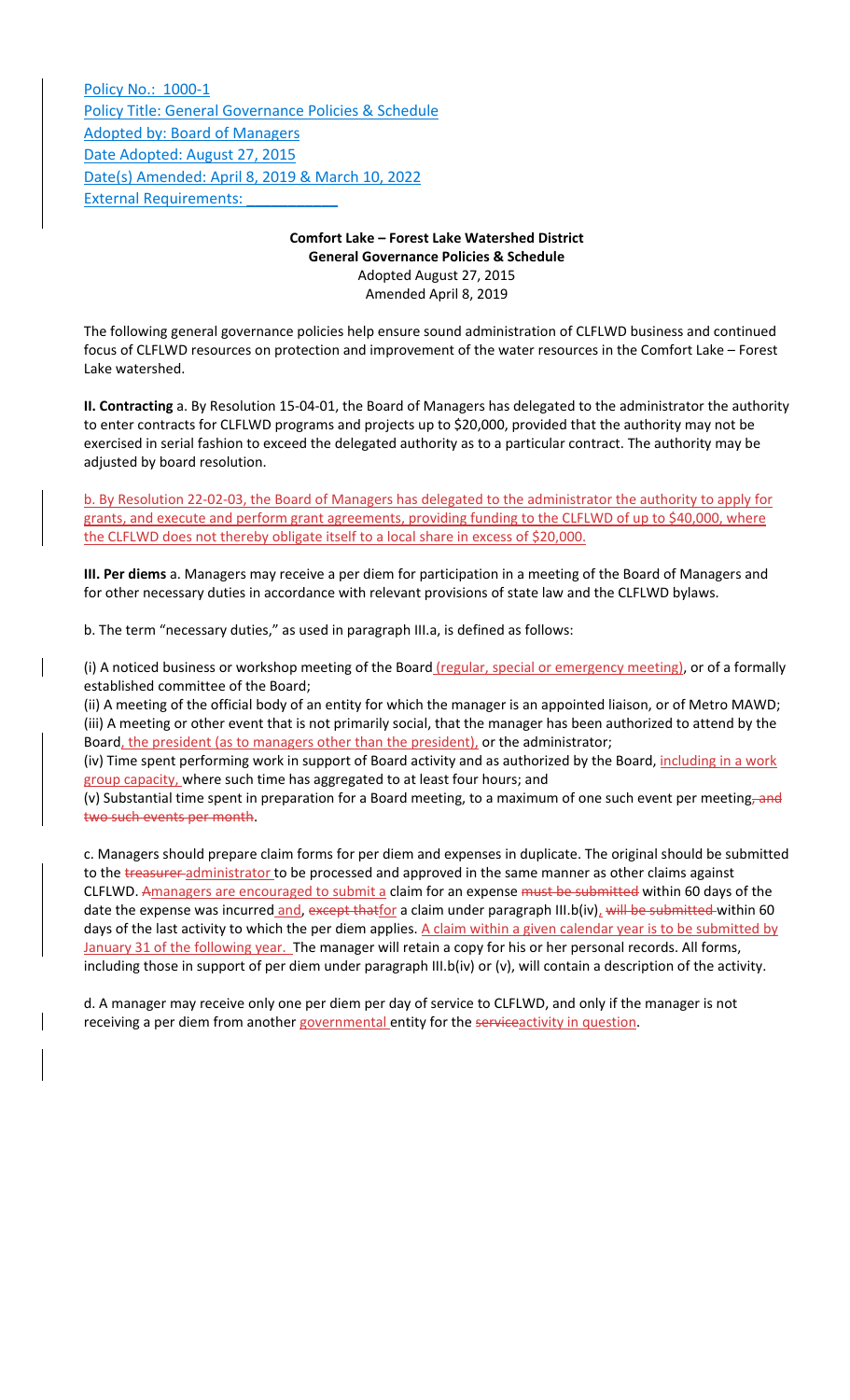Policy No.: 1000‐8 Policy Title: Policies Concerning Roles and Responsibilities of Managers Adopted by: Board of Managers Date Adopted: April 8, 2019 Date(s) Amended: External Requirements:

## **COMFORT LAKE ‐ FOREST LAKE WATERSHED DISTRICT Policies Concerning Roles and Responsibilities of Managers** Adopted April 8, 2019

1. Policy Concerning External Communications

a. Bylaws, Article I, Section 6, states:

The president is authorized to speak on behalf of CLFLWD. No other manager may speak on behalf of CLFLWD unless authorized to do so by the Board of Managers.

The meaning of this provision is that only the president, or another manager as authorized by the Board, may represent the position of the Board to external parties.

b. Managers are encouraged to communicate with the CLFLWD's public and private partners, its constituents, and others with an interest in the CLFLWD's activity, and to actively participate as a liaison to the CLFLWD's partner units of government. Doing so promotes productive relationships, and knowledge of and support for the CLFLWD's goals and work. In addition, the Board affirms that by serving on the Board, a manager does not abandon the right to express his or her own views on the CLFLWD's business or matters relevant to it. In doing so, however, the manager shall always be clear that he or she is speaking in his or her personal capacity, and is not representing the position of the Board or the CLFLWD.

c. A manager who is contacted by a constituent with respect to a specific matter that concerns or may concern the CLFLWD may talk or meet with the constituent, but may not commit to a position or course of action by the CLFLWD. The manager shall advise the CLFLWD administrator of the matter or, if the administrator is not available and the matter is urgent, the president.

d. Notwithstanding paragraph 1.c, the president may direct the administrator, and may make a limited commitment of CLFLWD personnel resources or funds, to address a matter if, in the president's judgment, the action is prudent to respond to an urgent matter before the Board of Managers reasonably can meet. The president will inform the other managers and the administrator of the matter and the action taken. The administrator in consultation with the president, or a manager pursuant to the Bylaws, Article III, may call a special meeting for the Board to consider the matter.

e. To promote awareness of matters in the community relevant to CLFLWD interests, all managers shall keep the Board and administrator reasonably informed as to communications with external parties concerning CLFLWD business.

## 2. Policy Concerning Officer Positions

a. Bylaws, Article II, provides for annual election for the offices of president, vice president, treasurer, assistant treasurer and secretary.

b. The Board of Managers recognizes two principles underlying the holding of offices. The first is that CLFLWD Board performance benefits when an office is held by a manager who has an aptitude and interest in the office, and has had the opportunity to become knowledgeable in performing the duties of the office. The second is that